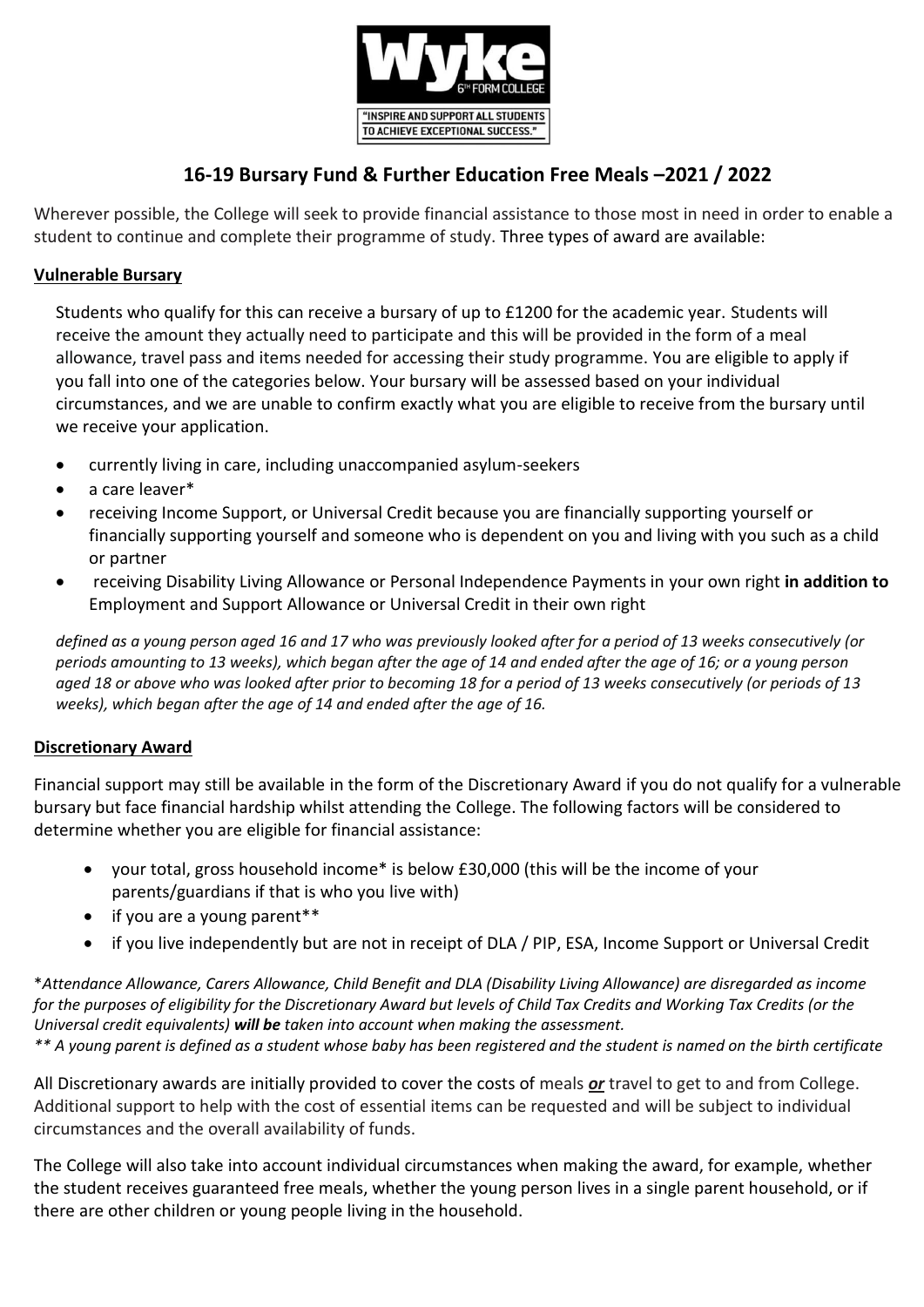# **Further Education Free Meals**

Students who are in receipt of, or have parents who are in receipt of, one or more of the following benefits will qualify for guaranteed free meals. A discretionary award may be provided alongside this, dependent on levels of total household income and appropriate evidence being provided with the application.

- Income Support
- Income-based Jobseekers Allowance
- Income-related Employment and Support Allowance (ESA)
- Support under part VI of the Immigration and Asylum Act 1999
- The guarantee element of State Pension Credit
- Child Tax Credit (provided you are not entitled to Working Tax Credit) and have an annual gross income of no more than £16,190, as assessed by Her Majesty's Revenue and Customs
- Working Tax Credit run-on paid for 4 weeks after you stop qualifying for Working Tax Credit

• Universal Credit - if you apply on or after 1 April 2018 your household income must be less than £7,400 a year (after tax and not including any benefits you get)

# **Application Process**

If you think that any of the above applies to you and you are not yet enrolled at the College, you can download an [Application form](file://///fs01/office/Student%20Guidance%20Service/2016-17/Financial%20Support/Application%20form%20Master.docx) from our website from **25th May 2021\*** onwards , request a form before or during Wyke Start\* or Enrolment from the main office, or send an e-mail to [bursaryapplications@wyke.ac.uk](mailto:bursaryapplications@wyke.ac.uk) . Students who are already enrolled can ask their tutor to request a financial support form or request one from the main office. Completed application forms and supporting evidence are submitted to the main office.

The College welcomes applications from students throughout the year. However, in order to ensure that the funds are used most effectively, we would encourage applications to be submitted as soon as possible after enrolment and no later than the end of September. As far as possible, all applications will be processed and students advised of the outcome within two weeks of receipt, although at peak times this may take a little longer.

Travel passes and meals allowances will only be in place at the start of term if the application is submitted by **31 July 2021** with **all of the correct supporting evidence** and is assessed as successful.

Applications received after 1 October will only be back-dated to the date of submission (unless there are extenuating circumstances). The date of submission of the application is considered to be the date that all appropriate evidence is received even if parts of the application were received earlier. Once you have completed the form it can be emailed t[o bursaryapplications@wyke.ac.uk,](mailto:bursaryapplications@wyke.ac.uk) along with scans or pictures of the relevant evidence. The form and evidence can also be handed into the main office. You will then receive further details about the progress of your application from the Assessment Team. Please do not submit originals of supporting evidence, a clear scan, picture or photocopy is sufficient.

**Appeals** about the outcome of an application should be made in writing to Chris Herring (Vice Principal).

# **Attendance & Awards**

Students are expected to maintain attendance of 95% or above. Attendance will be monitored and if attendance falls below this threshold it will affect the amount of the bursary that is awarded.

*\*please note that during the response to the Covid-19 pandemic, application dates may change and Wyke Start may not go ahead in its usual form.*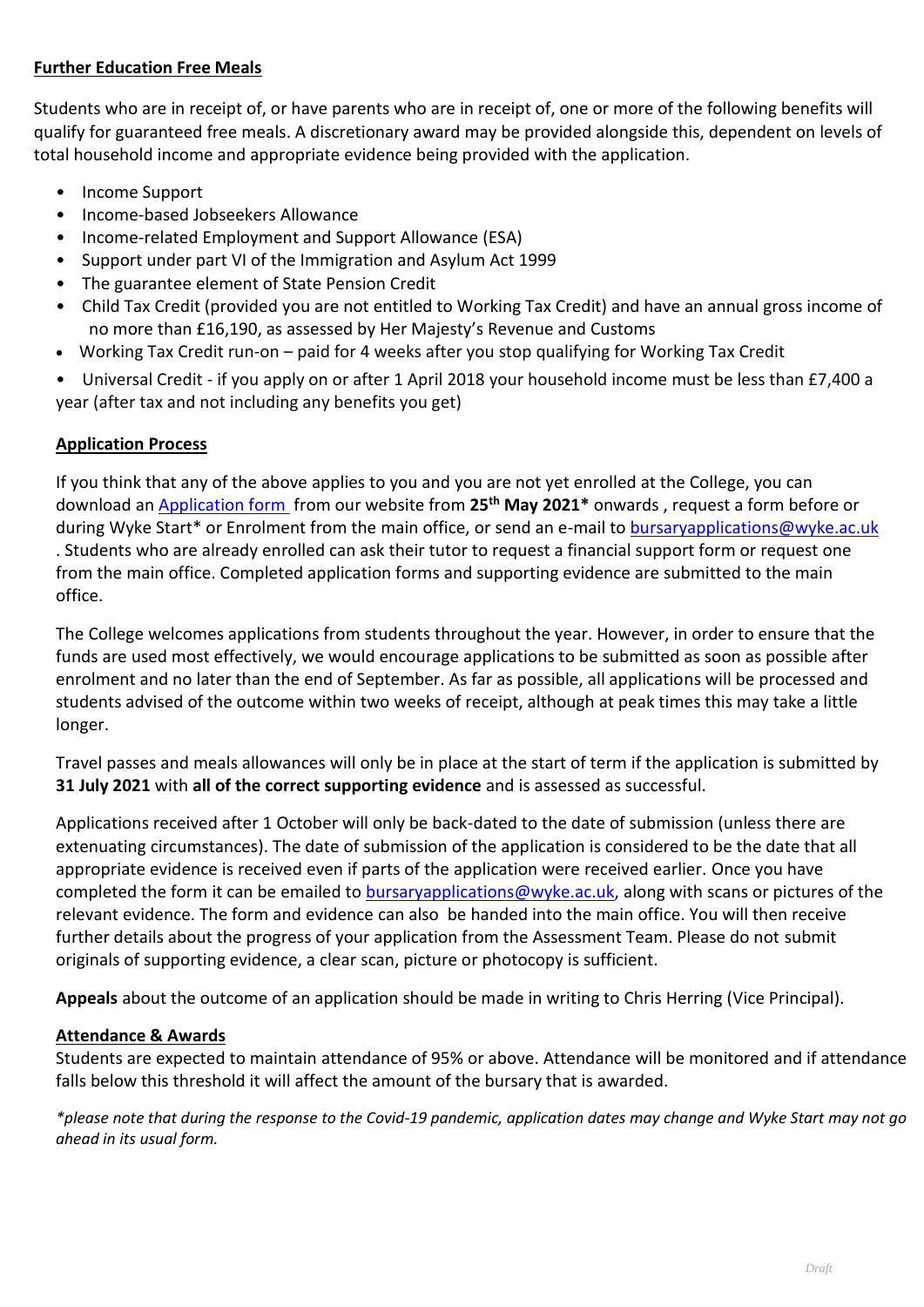# **Guidance Notes for Students/Parents on use of awards made from 16-19 Bursary Fund –2021 - 2022** If your application is successful, these are the options available.

- **Discretionary award**
	- Annual travel costs, *or*
	- Meal costs of a minimum of £3 a day for the full academic year\*

At the start of the year successful applicants will receive your preference of either a travel pass **OR** meal costs. Students living in the Hull travel zone do not need a bus pass to travel and can pay 75p each way on the bus. Students travelling within this zone could consider choosing a meal allowance dependent on circumstances.

The College will also take into account individual circumstances when making the award, for example, whether the students receives guaranteed free meals, whether the young person lives in a single parent household, or if there are other children or young people living in the household. Depending on how many applications are received, if enough funds are available, students in some circumstances may be able to receive both travel and meals later on when funds are reviewed.

# **Please ensure you select your preference on the application form. Failure to do so will lead to a delay in receiving the award.**

Students who qualify for the above award are also able to request assistance with other items such as equipment, books, re-sit fees, UCAS entrance fees and limited support for essential educational visits. This is only available for visits which are an essential part of the subject curriculum and not for any visits or trips which are optional. The availability of extra funds will be dependent on individual circumstances, maintaining an attendance level of above 95% and the number of applications that are received at the start of the academic year. Any student who does not have an attendance level of 95% or above will not be able to access any additional bursary support.

# **Vulnerable bursary - up to £1200 for a full academic year, which can incorporate the following items based on individual circumstances**

- An annual travel pass
- A meal allowance of a minimum of £3 a day for the full academic year\*
- An individual assessment will be made to determine what other financial support is needed and can be provided from the vulnerable bursary. This will be provided in the form of assistance for additional items that are needed for the study programme and no actual payments will be made. It is outside the scope of the bursary to provide any payments for living costs.

### **Free meals award**

A meal allowance of a minimum of £3 a day for the full academic year\*

Requests to use bursary funds for other items should be made in advance to [financialsupport@wyke.ac.uk.](mailto:bursaries@wyke.ac.uk) Reimbursement for items already purchased will only be made if prior approval was given. Please give 5 working days' notice in advance of any deadlines for payment, or we will not be able to guarantee that payments can be made in time.

\**For the academic year 20-21 -22 a full year equates to 39 weeks. Award applications submitted after 1 October will be backdated to the date of submission and the overall amount of the award will be reduced pro-rata. Meal allowances may be provided at a higher amount depending on the funding we have available, but we will always guarantee a minimum of £3.* 

Reimbursements for travel passes which were purchased before an award was approved will be made and back-dated to the date of the application, if the application is subsequently successful.

All funds awarded made must be used in the academic year in which they have been awarded. Any unused amounts will not be transferred or refunded.

**Awards are based on maintaining a minimum actual attendance level of 95% (excluding authorised absences), failure to maintain this level will affect the amount received.**